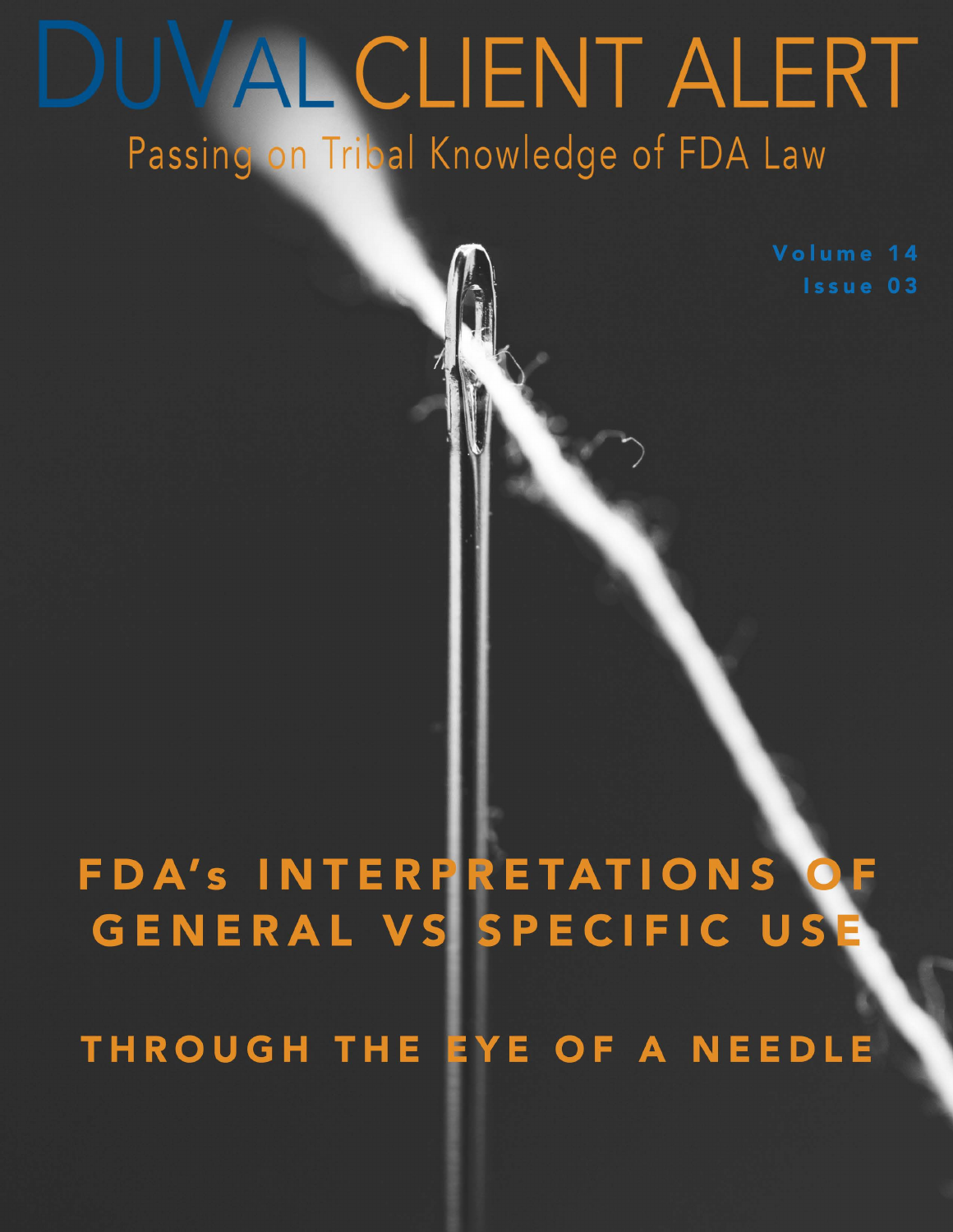## FDA's Interpretations of: **General** vs. Specific Use

## Through the Eye of a Needle

### EXECUTIVE SUMMARY

*FDA is reinterpreting FDA's view of "general versus specific intended use" so narrowly that FDA now considers almost every new indication for a 510(k) device to be a new intended use in contravention of the specific intent of the Congress.* This Client Alert discusses FDA's (re)interpretation of its existing older guidance documents (K86-3 and the General/Specific Use Guidance). It also discusses where FDA seems to be headed with its newly proposed 510(k) guidance document "*Draft Guidance for Industry and Food and Drug Administration Staff - The 510(k) Program: Evaluating Substantial Equivalence in Premarket Notifications [510(k)]*," (hereinafter "the New 510(k) Guidance") (challenged by our firm in a Citizen Petition filed in January 2013).

### ANALYSIS

An overarching concern with FDA power

The more concerning goal of FDA narrowly defining intended use is that FDA can exercise more control over medical devices. By deciding that an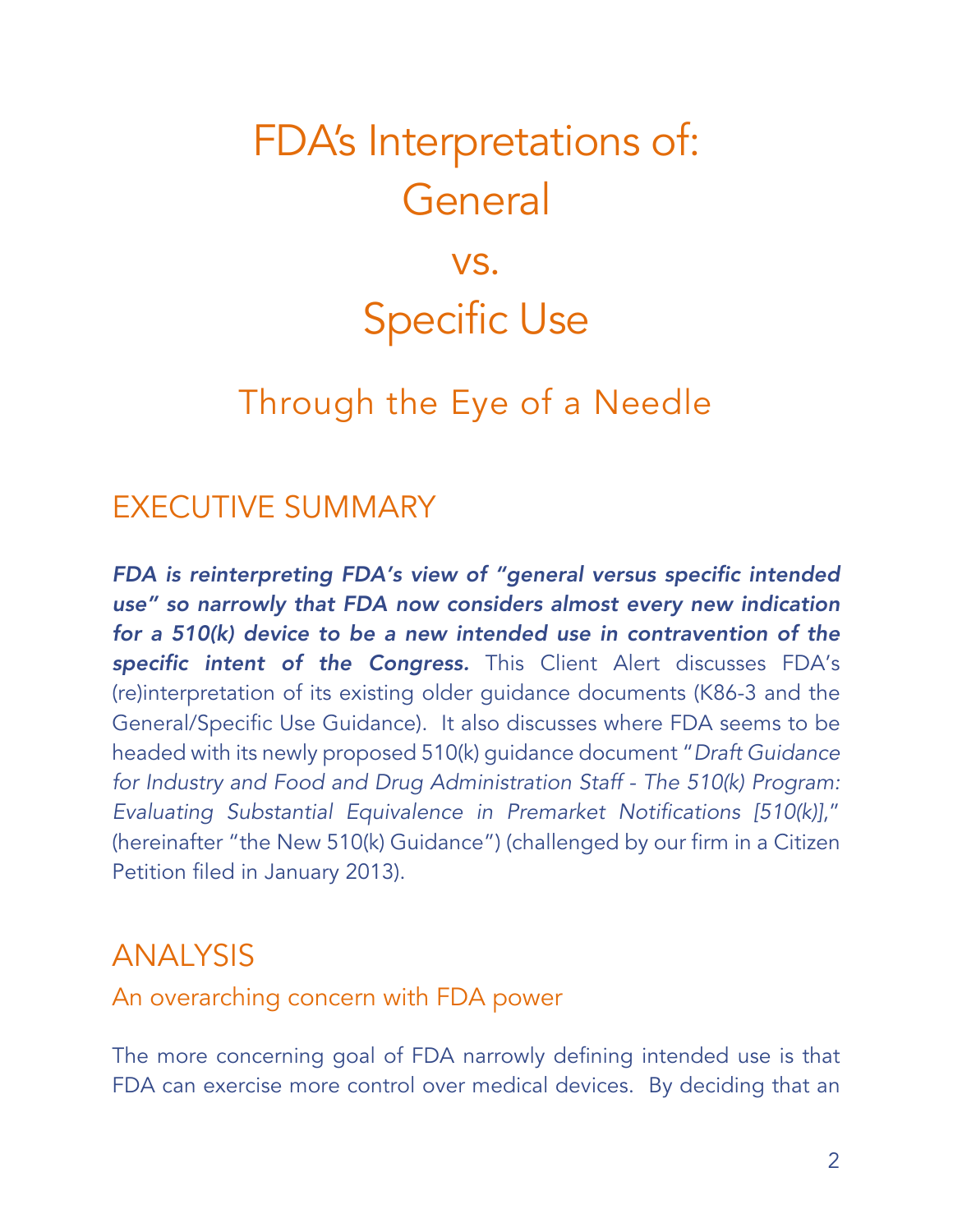individual indication statement constitutes a new intended use, FDA maintains a higher degree of control over industry and inappropriately inserts itself into the practice of medicine. Instead of allowing devices to find their natural niche in medical use following a general clearance, FDA imposes its will on the process. This stems from a philosophical belief, that government knows better, and a fundamental paternalistic distrust that the patients must be protected *from* physicians exercising poor medical judgment. This means, for example, that an individual 510(k) device cleared five or ten years ago may have been safely used by physicians in different contexts not originally specified in the general intended use statement cleared by FDA – regardless of whether that context is anatomic location, patient population, tissue type, or whatever.

But that is not the case today. FDA can revisit these individual uses, decide they are off-label, and send a warning letter to the manufacturer alleging promotional violations. FDA's newly published draft guidance seems supportive, but in the trenches of CDRH that is not how things are interpreted. Indeed, that same device cleared today for a general use would have a difficult time marketing a specific use beyond its sometimes overly broad general clearance. *Today, FDA might require multiple clearances – one for each indication statement – where one or two would suffice in the past.* 

The past practice that a company could stage its 510(k) indications by gaining clearance with a general, boilerplate intended use statement and then come back to FDA on successive occasions to obtain additional clearances for new indications, sometimes accompanied by a modicum of data and sometimes not, is beginning to become a thing of the past. That approach served both FDA and industry well when it allowed both parties to see how the first clearance performed in the marketplace and often allowed for the practice of medicine to indirectly and informally drive measured expanded use. *But again, we believe it is hard for FDA to cede control of the practice of medicine to the medical community when it*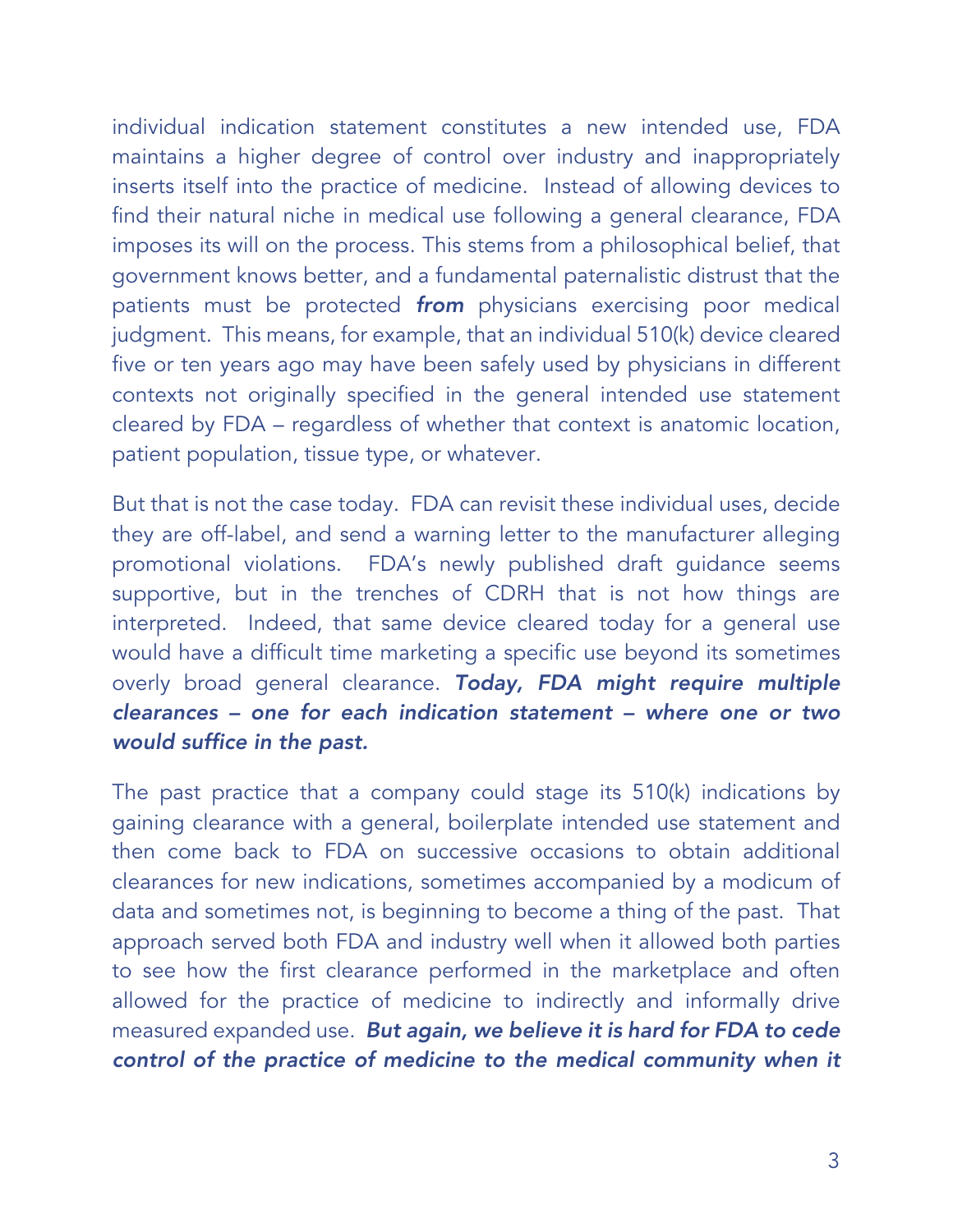*comes to medical devices, even though FDA is not supposed to interfere with the practice of medicine.* 

### The historical moorings of existing FDA guidance

One of the primary ways FDA is re-inventing the 510(k) program is to reinterpret when newly proposed language rises to the level of a *new intended use.* FDA pays lip service to the general rule, articulated in longstanding guidance documents, that the labeling of the subject device need not be identical to the predicate device and that "label statements may vary." In the longstanding, and still applicable, K86-3 Blue Book Memorandum, FDA states as follows:

The Center's scientific expertise enables it to exercise considerable discretion in construing intended uses in the labeling and promotional materials for predicate and new devices. While a new device must have the same intended use as a predicate device in order to be SE, *the Center does not require that a new device be labeled with precise therapeutic or diagnostic statements identical to those that appear on predicate device labeling in order for the new device to have the same intended use. Label statements may vary. Thus, a new device with the same intended use as a predicate device may have different specific indication statements, and, as long as these label indications do not introduce questions about safety or effectiveness different from those that were posed by the predicate device's intended use,* the new device may be found SE.

CDRH Premarket Notification Review Program 6/30/86 (K86-3) (510(k) Memorandum #K86-3) (emphasis added in bold, italics and underlining).

*Ironically, companies will still see FDA faithfully quote K86-3, typically in Not Substantially Equivalent (NSE) or Additional Information (AI)*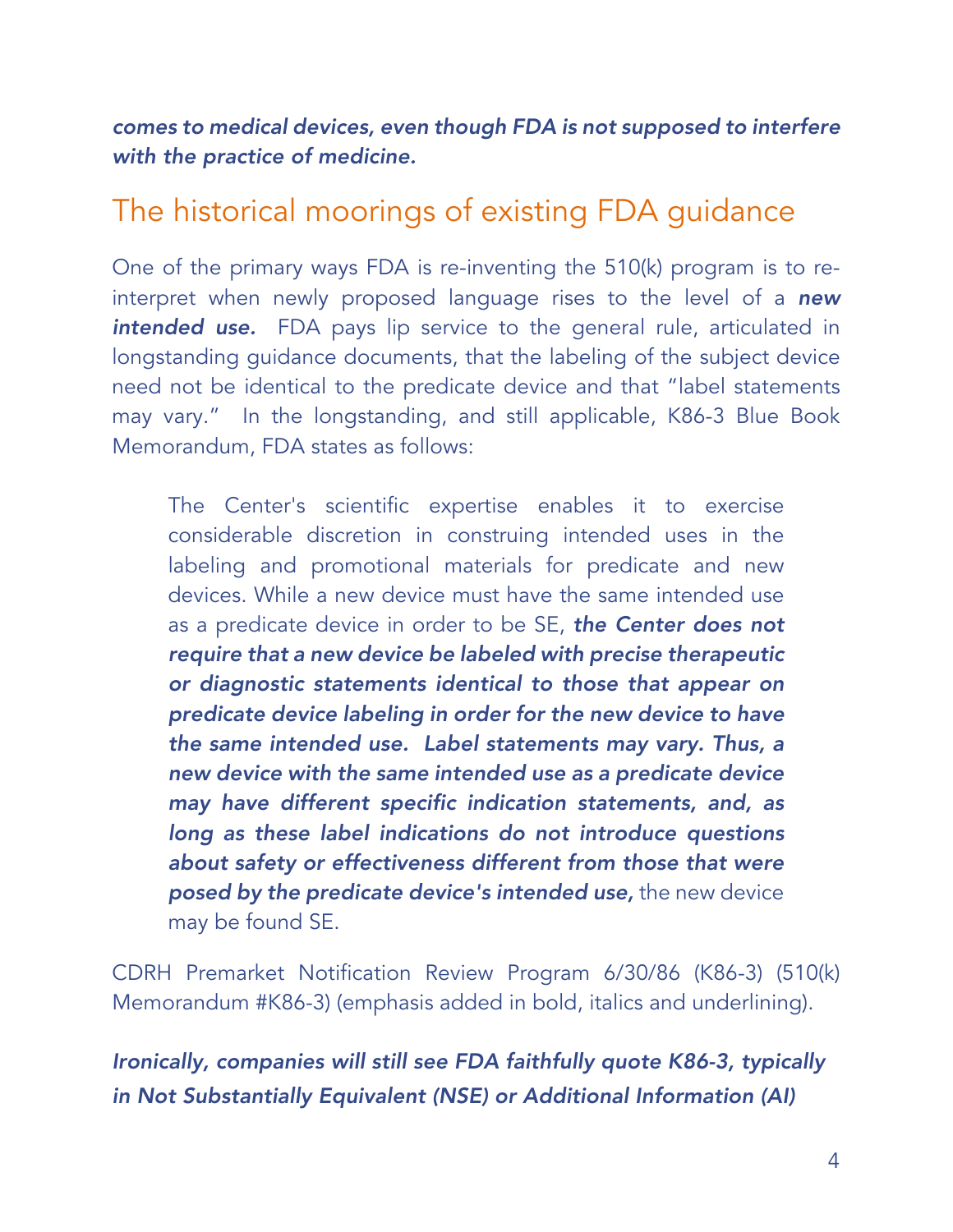*letters, when it believes a new indication "alters the intended therapeutic/diagnostic/etc. effect."* This phrase will usually be cited with little to no accompanying analysis to justify FDA's position, even though K86-3 and its companion guidance, the "General/Specific Intended Use" guidance, offer a helpful and thoughtful framework to assist industry and FDA in determining when a specific use is rightfully part of a general intended use. It's as if FDA need not explain itself simply because it is FDA and, therefore, can making the conclusory pronouncement that the newly proposed use "alters the intended therapeutic/diagnostic effect." *FDA's pronouncements frequently proceed out of positional power, as opposed to the strength or persuasiveness of its analysis.*

It is interesting to note that Congress specifically requested that FDA provide guidance to industry on how it will effectuate Congress' intent for the intended/indication for use issue in the Senate Report to FDAMA in 1997. It states:

The committee believes that FDA should state its policy regarding reliance on general use predicates in the context of a regulation. The regulation should state when reliance on a general use predicate is appropriate. *FDA should permit premarket notification submitters to provide information showing that specific uses for a device are reasonably included within a predicate's general use. For example, if the medical literature shows that a newer device is used for several specific uses within a predicate's general use, then FDA should permit the general use predicate to be the basis for a substantial equivalence finding for the newer device.*  The FDA's regulation should seek to describe rules that the agency and industry can follow.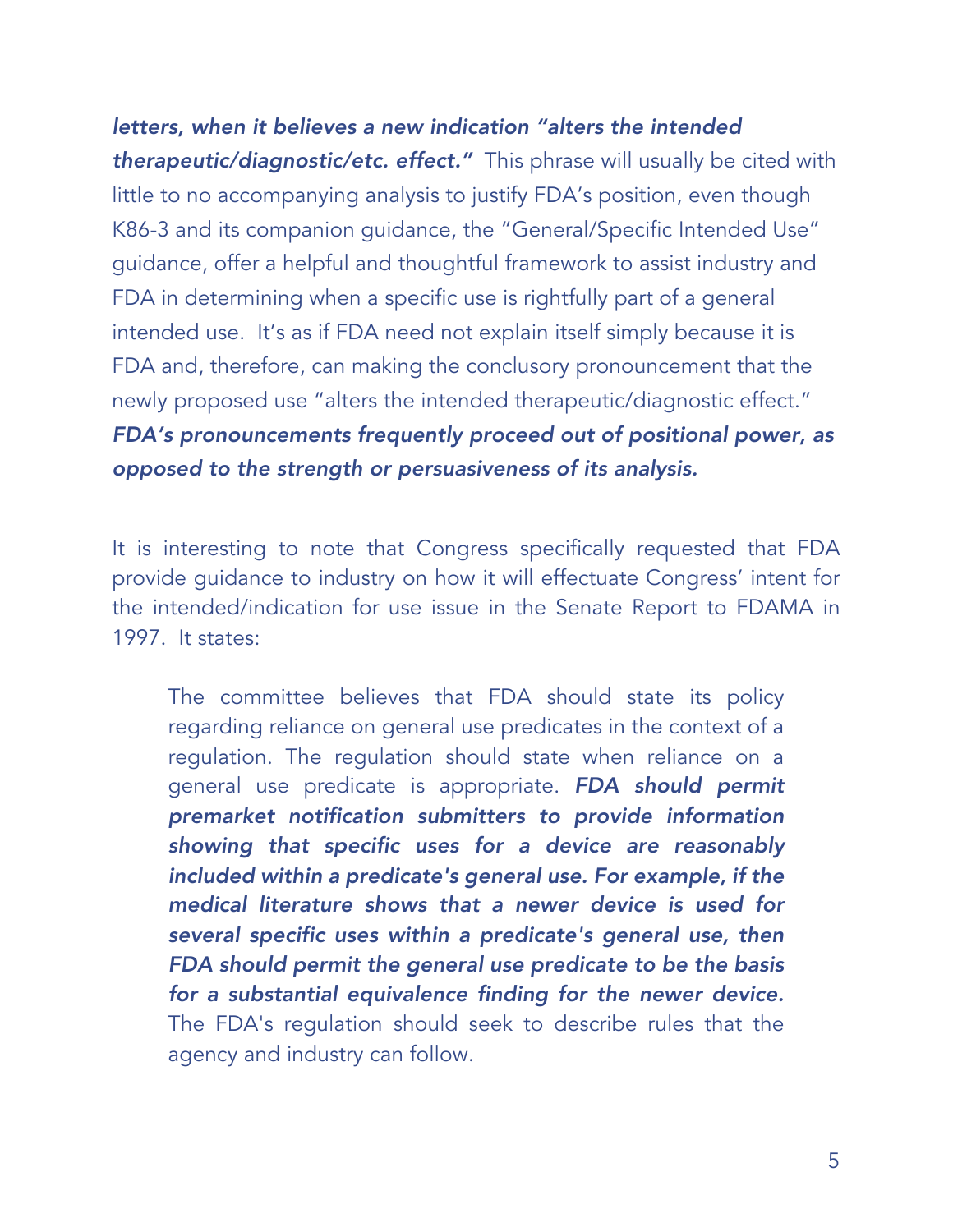The Senate Report provides an example that if the medical literature shows a device is used for specific uses within a device's general use, FDA should permit the general use predicate to be the basis for a substantial equivalence determination for the newer device. FDA rarely allows this to happen. Our firm would be hard-pressed to find many examples in the last several years where FDA has allowed that to happen. This would not be the first or last time FDA seemingly ignores legislative direction and molds the 510(k) program in its own image/vision for the program.

The K86-3 guidance goes on to provide helpful analytical points FDA (should) consider in determining the safety and effectiveness questions raised by the indication for use. The CDRH once said it considers such points as:

- 1) physiological purpose (e.g., removes water from blood, transports blood, cuts tissue);
- 2) condition or disease to be treated or diagnosed;
- 3) professional or lay use;
- 4) parts of the body or types of tissue involved; and
- 5) frequency of use, etc.

*Conventional Dialyzer:* This type of pre-Amendments device is in class II. The pre-Amendments devices are labeled for use as part of artificial kidney system for patients with renal failure. The principal purpose of the device is to remove excess water from the vascular system. Some new devices that have been found SE are labeled for use as part of a heart-lung machine to remove excess water from the vascular system at the end of surgery. *Again, the Center concluded that this is not a different intended use. Differences in the labeling relate only to a nonessential condition that does not bear materially on the safe and effective use of the device, and moreover, there are no other significant changes (in technology, design, etc.); therefore, the devices are substantially equivalent.*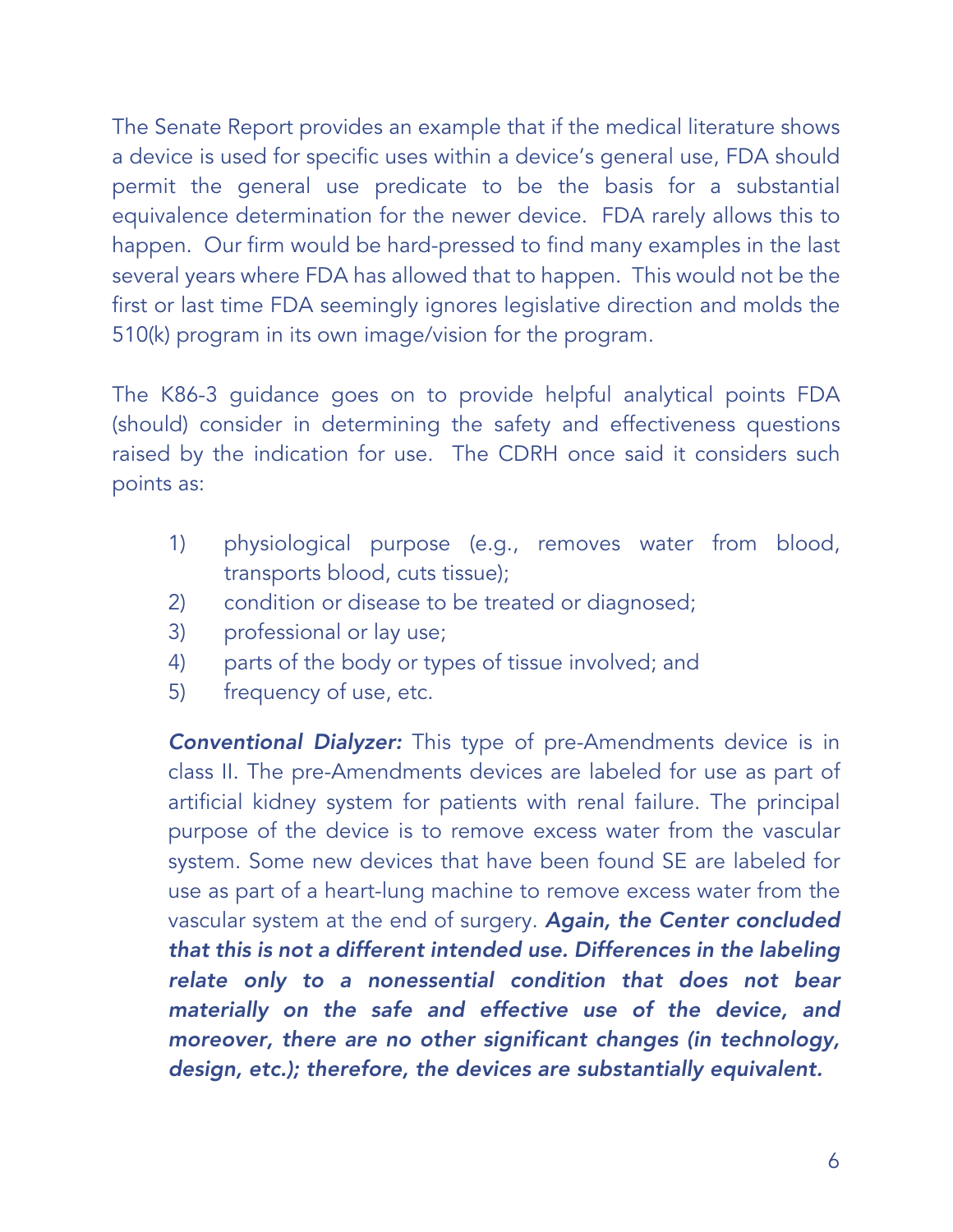*The labeling differences* relating to the subclavian catheter [discussed above], the conventional dialyzer for use with the heartlung machine, and the blood tubing set for plasmapheresis, *are not significant enough to require a finding that the devices are for different intended uses.* Moreover, the specific uses associated with the labeling modifications do not present issues of safety and effectiveness different from those posed by the use of their predicate devices, and therefore, the devices can be found SE in terms of intended use.

See *Guidance on the CDRH Premarket Notification Review Program 6/30/86 (K86-3)* (510(k) Memorandum #K86-3) (emphasis added in bold and italics).

Again, this example from FDA's guidance is actually encouraging, not discouraging. Unfortunately, FDA is drifting away from this type of interpretation unless the sponsor fights hard to keep it.

*The difference between "intended use" and "indications"—the umbrella*  **analogy.** This has been a confusing point for industry. When we teach industry on what are "indications" in relationship to a general "intended use" statement cleared by the FDA, we use the analogy of an umbrella. A general intended use statement is, in reality, a bundle of specific indications for uses, albeit not stated specifically in the cleared general intended use statement. *Without specifically stated indications, the device could often be used for everything and yet nothing.* Ironically, FDA finds it perfectly acceptable if a company promotes a device in some impractical, overly broad, general way in which that device can be used without getting specific.

What are physicians to do with advertising and promotion that is broad and unspecific when health care providers need to know the types of patients in whom the device will have utility? And if FDA wants data on every possible type of patient in which a moderate risk, Class II device might have utility, a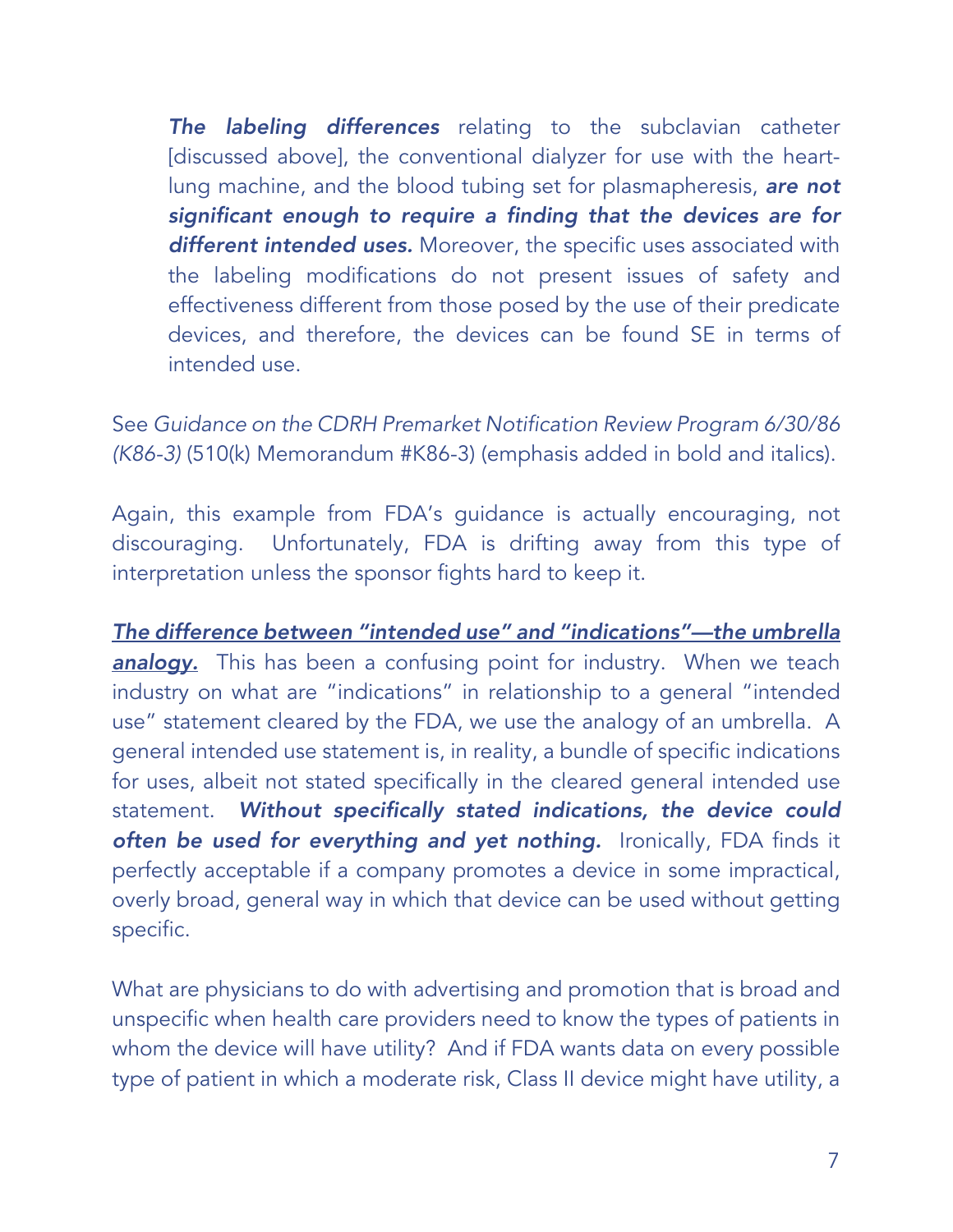company will not be able to spend all the money needed to conduct all the clinical trials necessary to bring the device to market in the U.S. (even though it will invariably have a CE Mark in Europe). In the end patients are deprived of valuable therapies due to a flawed approach now in vogue at FDA. The K86-3 guidance then goes on to provide examples which illustrate these concepts. One such example involves a conventional dialyzer being used first as part of an artificial kidney system and later found SE for use as part of a heart-lung machine. While the specific uses seemed wildly different, the intended use remained the same. FDA's commentary in the quote above is apropos to this discussion and is quoted after the example, i.e., "the labeling differences… are not significant enough to require a finding that the devices are for different intended uses."

One way to look at this is to consider an ablation device cleared for the ablation of soft tissue. Can it be used to ablate cardiac soft tissue? This probably is an acceptable indication under the general intended use statement. If the device can be used to ablate cardiac tissue, can it be used to specifically treat atrial fibrillation (the Cox-Maze procedure)? This, admittedly, is an unacceptable indication extension under the general intended use statement. Certain indications for use are contemplated by the general clearance and fall comfortably under the protective reach of the intended use umbrella—protected from the elements, i.e., protected from the criticism of FDA that the uses are off-label. When the uses are pushed too far, e.g., when the "tool," for ablating soft tissue—even cardiac tissue becomes a "treatment," i.e., for atrial fibrillation, the use is deemed outside the protective reach of the umbrella and is deemed off-label. One is a proper indication for use falling under the general intended use statement. The other falls outside the protective reach of the umbrella and is deemed off-label, i.e., not a proper extension of the intended use statement.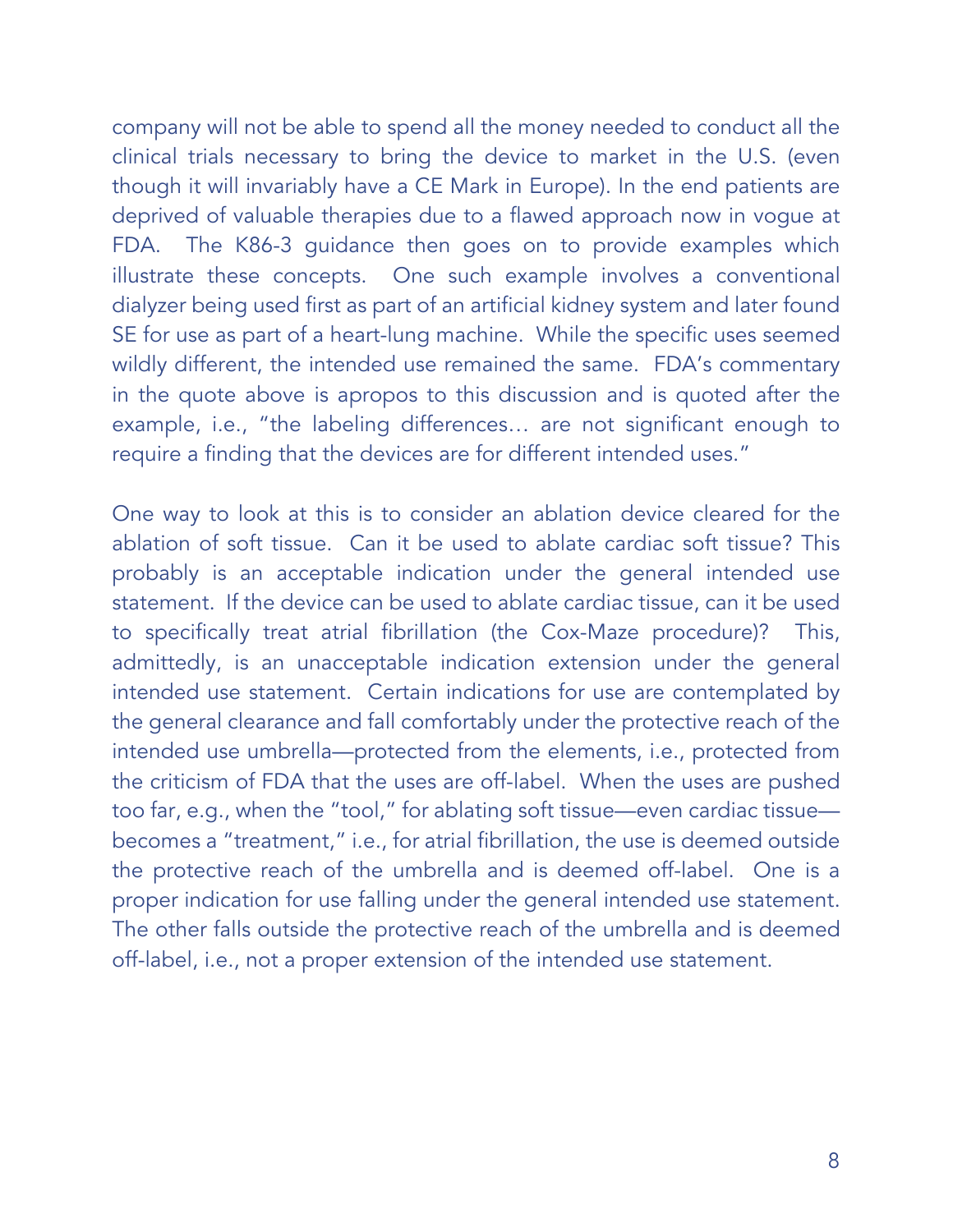## FDA's New 510(k) Guidance Actually Provides Helpful Definitions

Although our firm has challenged the implementation of FDA's New 510(k) Guidance document, it does have some features that are good. For example, FDA for the first time provides definitions for the difference between an "intended use" and an "indications" for use, as follows:

"'*Intended Use*' means: 'the general purpose of the device—or what the device does—and encompasses the indications for use….'

'*Indications for Use*' means: 'the disease or condition the device will diagnose, treat, prevent, cure or mitigate, including a description of the patient population for which the device is intended.'"

See Draft Guidance for Industry and Food and Drug Administration Staff - The 510(k) Program: Evaluating Substantial Equivalence in Premarket Notifications [510(k)], at Section IV. D. 1.

These definitions are useful and consistent with our general historical position on them.

*FDA's philosophical (we guess) shift in approach*. It is highly unlikely today's FDA would make the interpretation provided above and in many, if not most, of the other examples cited in the older guidance documents. We attribute this to a philosophical shift and risk averseness in decision making. In the past FDA has taken a broader view of when a specific indication for use was part of the general intended use and, therefore does not create a new intended use. FDA used to believe that the general intended use was a bundle, if you will, of specific uses. Many specific indications were a logical subset of the general use. For example, often a device used as a "tool" could state the various and specific anatomic locations or patient populations in which it could be used, as long as the manufacturer did not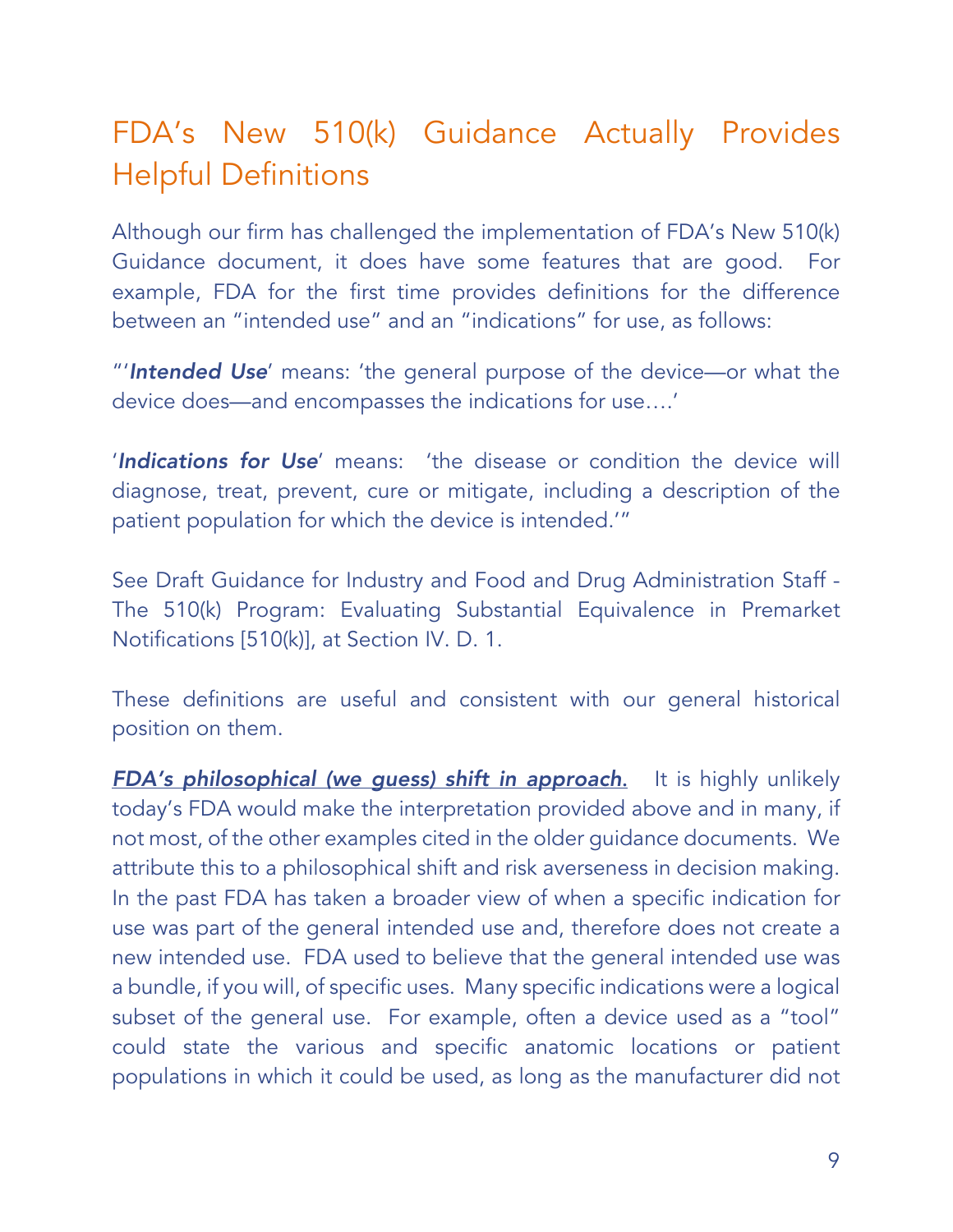make specific therapeutic or treatment claims. *The idea was that a generally cleared device had to be used somewhere and specific indication statements could tell physicians where.*

That was then, this is now.

Today, FDA has mostly abandoned its own guidance documents which assist FDA and industry in determining when a proposed labeling change creates a new intended use. Industry has far too long ceded ground to FDA on this principle and an institutional inertia has developed within FDA. The most important of the documents addressing these issues are FDA's "Guidance on the CDRH Premarket Notification Review Program 6/30/86 (K86-3)" and "Guidance for Industry: General/Specific Intended Use, issued on November 4, 1998." These thoughtful documents actually reflect an understanding that the 510(k) program a) was designed to allow some labeling changes, even new indications for use, as long as they did not rise to the level of a new intended use; b) contemplated that new language, even new indications, could be accommodated under the 510(k) program, and c) did not so restrictively interpret the 510(k) program so that reasonable medical and scientific extrapolations could be made to modestly extend the labeling, and therefor use. By doing so, FDA cooperated with the natural flow of medical practice. As physicians, using good medical judgment, found uses for a tool, FDA did not attempt to interfere with its use and allowed manufacturers to promote that use.

## Companies should argue their position using the General/Specific Intended Use guidance

When companies make submissions, they should not concede their position to FDA. Often review staff and a Branch Chief may not agree with the company, but management above them (Division Directors and Office Directors) will. The key to getting review staff and a Branch Chief to agree with your original position on general versus specific intended use is to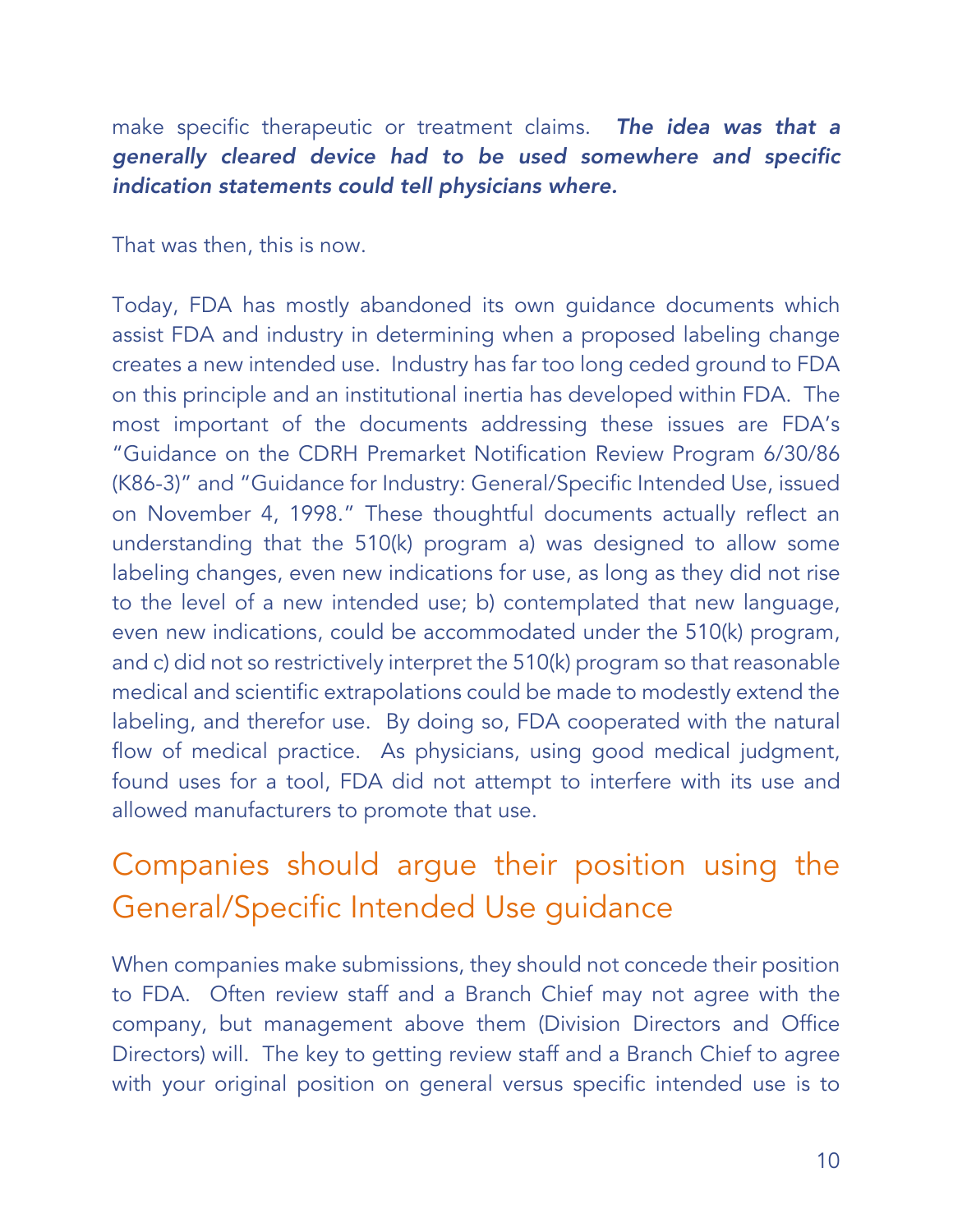construct the argument carefully so it a) is logical and compelling, b) demonstrates to lower level staff the company actually knows what it is talking about, and c) which impliedly suggests the company may appeal an adverse decision which makes no sense. The General/Specific Intended Use guidance document is especially helpful in deciding when a proposed labeling change falls under the current general intended use statement for its device. This guidance lists "Levels of Specificity" and "Decision Making Criteria" to determine if the claim sought fits within the general intended use statement. We quote the "Levels of Specificity" and "Decision Making Criteria" below.

• Levels of Specificity for therapeutic (including preventive) medical devices:

Identification of function (e.g., cut) Identification of tissue type (e.g., soft tissues) Identification of an organ system (e.g., GI tract) Identification of a specific organ (e.g. liver) Identification of a particular disease entity (e.g., resection of hepatic metastases) or target population Identification of an effect on clinical outcome (e.g., use of medical device improves the rate of durable complete remissions with chemotherapy)

• Decision-Making Criteria

The criteria that follow are provided as guidance on the Agency's decision-making process for determining substantial equivalence or non-equivalence for general/specific uses. The list of criteria should not be considered to be all-inclusive. Nor should the list be viewed as a scale which can be used to calculate a particular outcome. Rather, these criteria should be seen as important contributing factors, which, when used appropriately, can help the agency consistently arrive at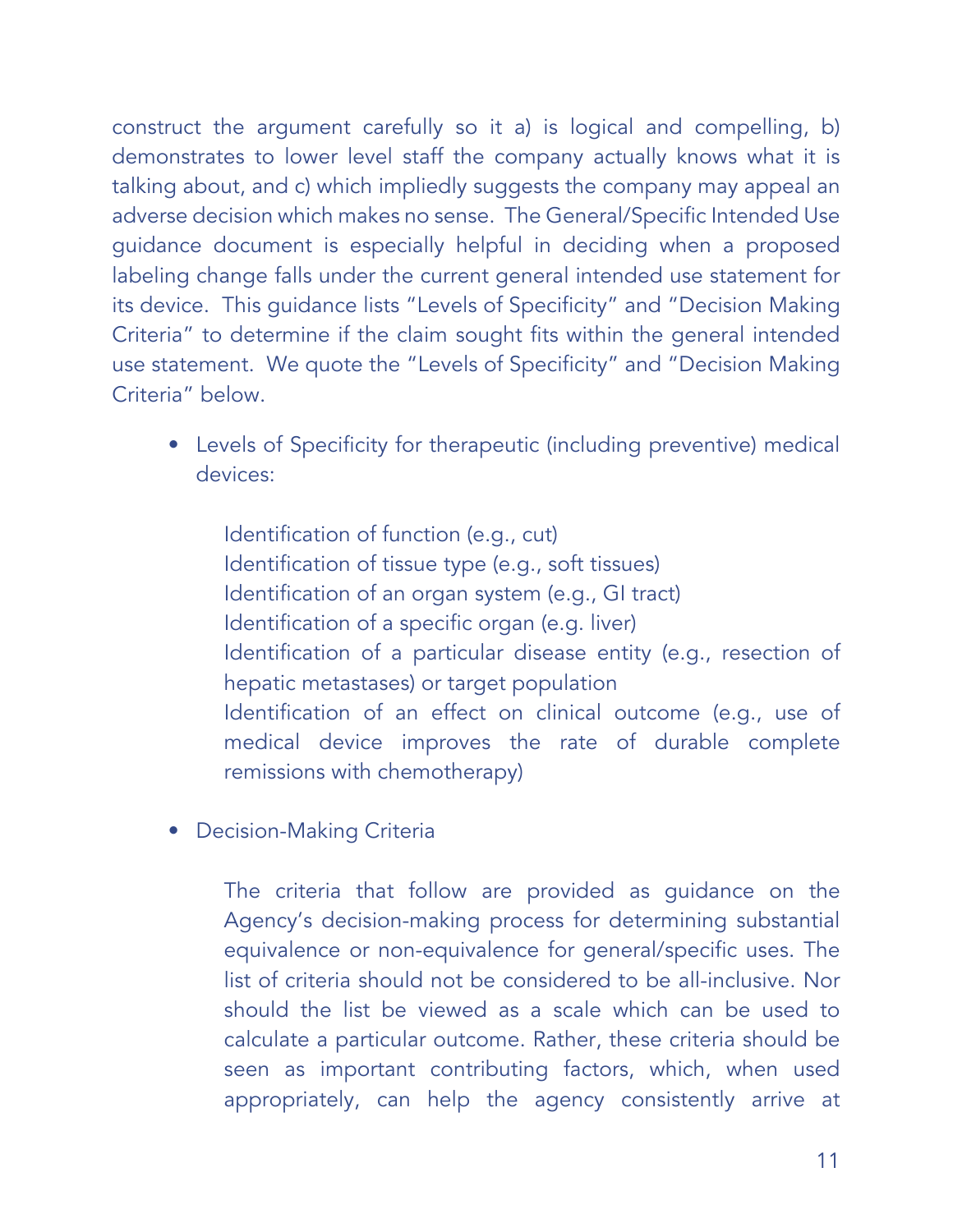reasonable regulatory decisions that relate to the safety and effectiveness of medical devices. These criteria should be evaluated in connection with the Levels of Specificity described earlier in this document.

*Risk* – Does a specific use introduce new risks not normally associated with the general use of the device?

*Public Health Impact* – Does a specific use impact public health to a significantly greater degree than the general use of the device? Differences in public health impact can result from changes in target population. These changes may have quantitative dimensions, but routinely will also affect safety and effectiveness because of major qualitative differences in how the device is to be used (e.g. diagnosis vs. screening, cutting soft tissue vs. treating breast cancer).

*Knowledge base –* Is there a body of evidence available to the agency regarding a proposed specific use that reflects existing understanding by the medical community that the more specific use is a subset of the general use, rather than a new intended use? That evidence can be derived from such sources as the medical literature and practice guidelines.

*Endpoints* – To what degree can the performance or clinical endpoints (e.g., ability to ablate tissue; prevention of STDs) used to evaluate the general use be applied to the specific use?

**Tool or treatment?** – To what degree is the device used by the physician intended to perform a task (e.g., a scalpel) as opposed to "being" the treatment (e.g., extra corporeal shock wave lithotripter)?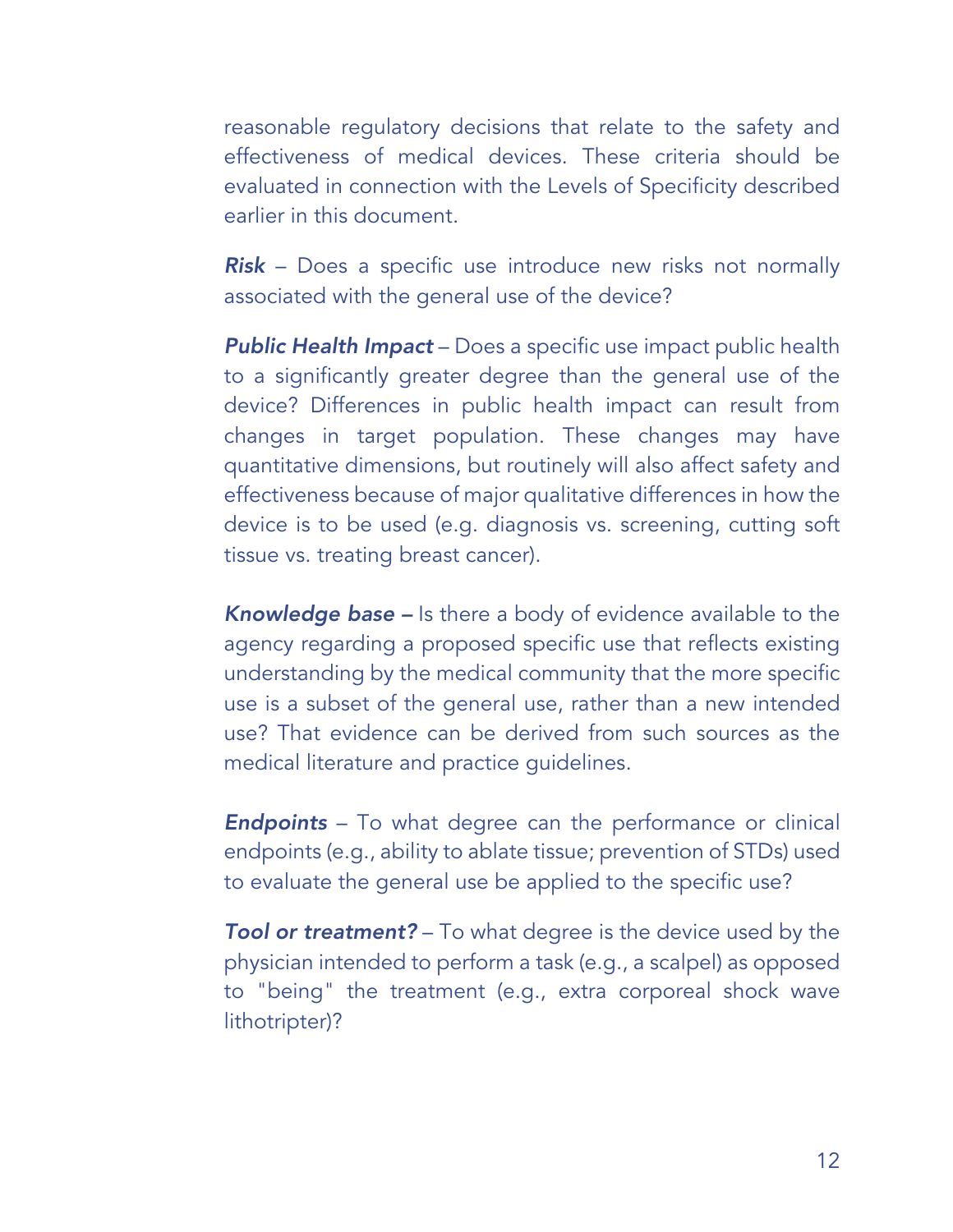*Adjunctive therapy* – To what degree does another product not routinely needed for the general use need to be used in conjunction with the device to achieve the specific use safely and effectively?

*Design changes* – To what extent does a modification to a medical device to facilitate the specific use render it less applicable to the other aspects of the general use?

Guidance for Industry: General/Specific Intended Use, issued on November 4, 1998.

Today FDA's administrative default position is to take almost any labeling change and denominate it as a new intended use which means a 510(k) SE determination is not possible. This is typically done with little or no analysis provided to the manufacturer. This Administration has taken the "Decision Making" tools found in the General/Specific Intended Use guidance document and interpreted them so narrowly that there are few labeling changes today that would ever qualify for as an indication under a cleared general intended use statement. *But, again, a well-constructed argument in the original 510(k) gives the sponsor its best chance of winning at the review level and certainly sets the company up well for an appeal, if necessary.*

## Concerns with the new 510(k) draft guidance document

As set forth above, the new draft guidance document "The 510(k) Program: Evaluating Substantial Equivalence in Premarket Notifications [510(k)]," dated December 27, 2011, begins by explaining the difference between "intended use" and "indications for use." These are two definitions that have not been explicitly defined and have been confused for years. We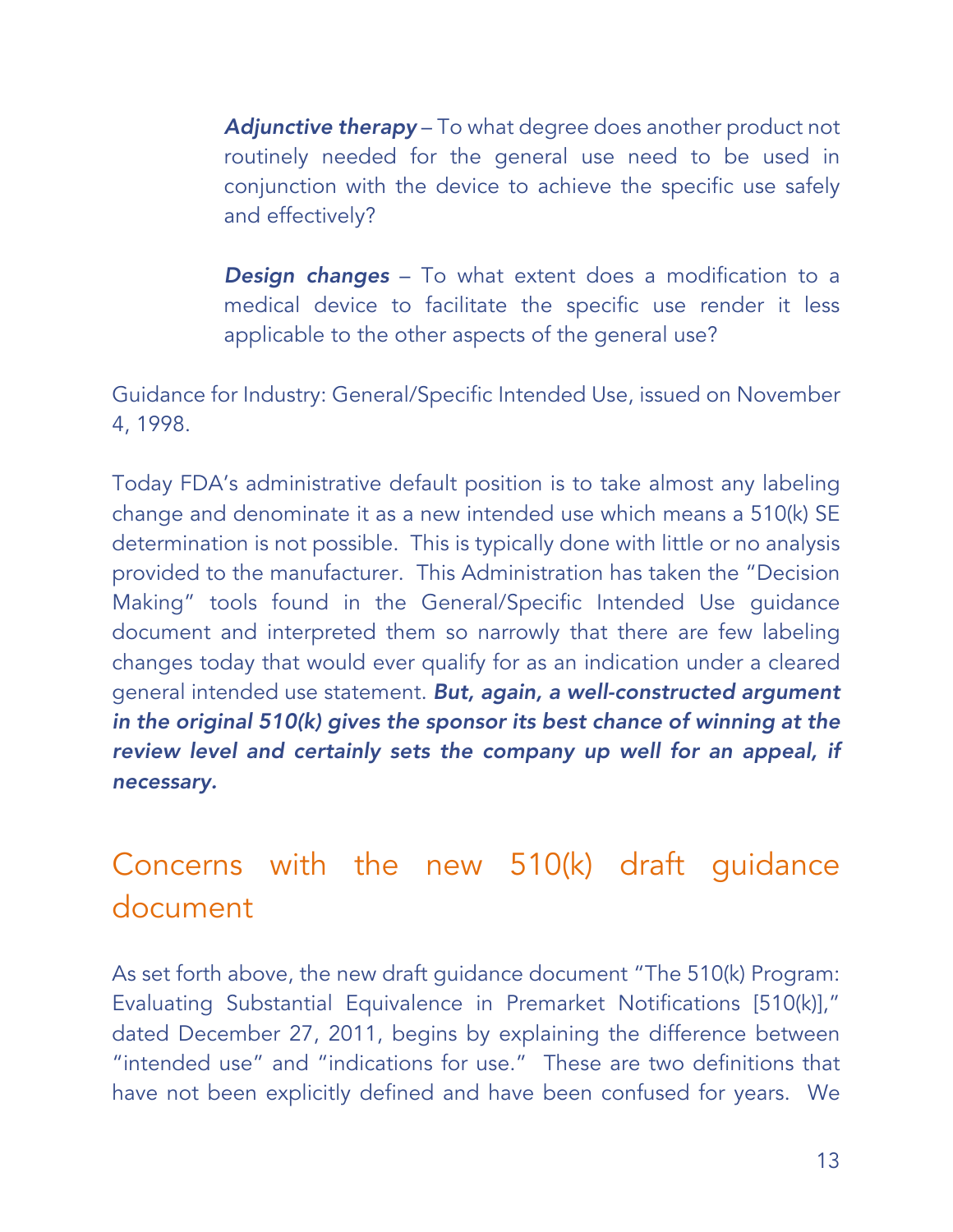applaud FDA for finally providing those definitions. FDA's new guidance also states the following, which is encouraging, because it continues to recognize (as in past FDA guidance) that there can be differences in populations, diseases, etc. and the device still can have the same intended use:

As discussed in the Intended Use Section of this guidance, *differences in indications for use, such as the population for which a device is intended or the disease a device is intended to treat do not necessarily result in a new intended use.* Such differences result in a new intended use when they affect (or may affect) the safety and/or effectiveness of the new device as compared to the predicate device and the differences cannot be adequately evaluated under the comparative standard of substantial equivalence.

Draft Guidance for Industry and Food and Drug Administration Staff - The 510(k) Program: Evaluating Substantial Equivalence in Premarket Notifications [510(k)]," dated December 27, 2011, at page 4 (emphasis added).

*The concern is that this definition changes the existing statutory and regulatory standard for the 510(k).* FDA cannot legislate change, only Congress can. The standard for a 510(k) is does it have a) the same intended use, b) the same technological characteristics, and c) if there are different technological characteristics, do they raise different questions of safety and effectiveness? In the proposed New 510(k) Guidance the FDA states that *"Such differences result in a new intended use when they affect (or may affect) the safety and/or effectiveness of the new device as compared to the predicate device* and the differences cannot be adequately evaluated under the comparative standard of substantial equivalence." Although this seems to make sense, superficially, it greatly and inappropriately expands FDA's ability (and authority) to decide an intended use does not fall under a general intended use.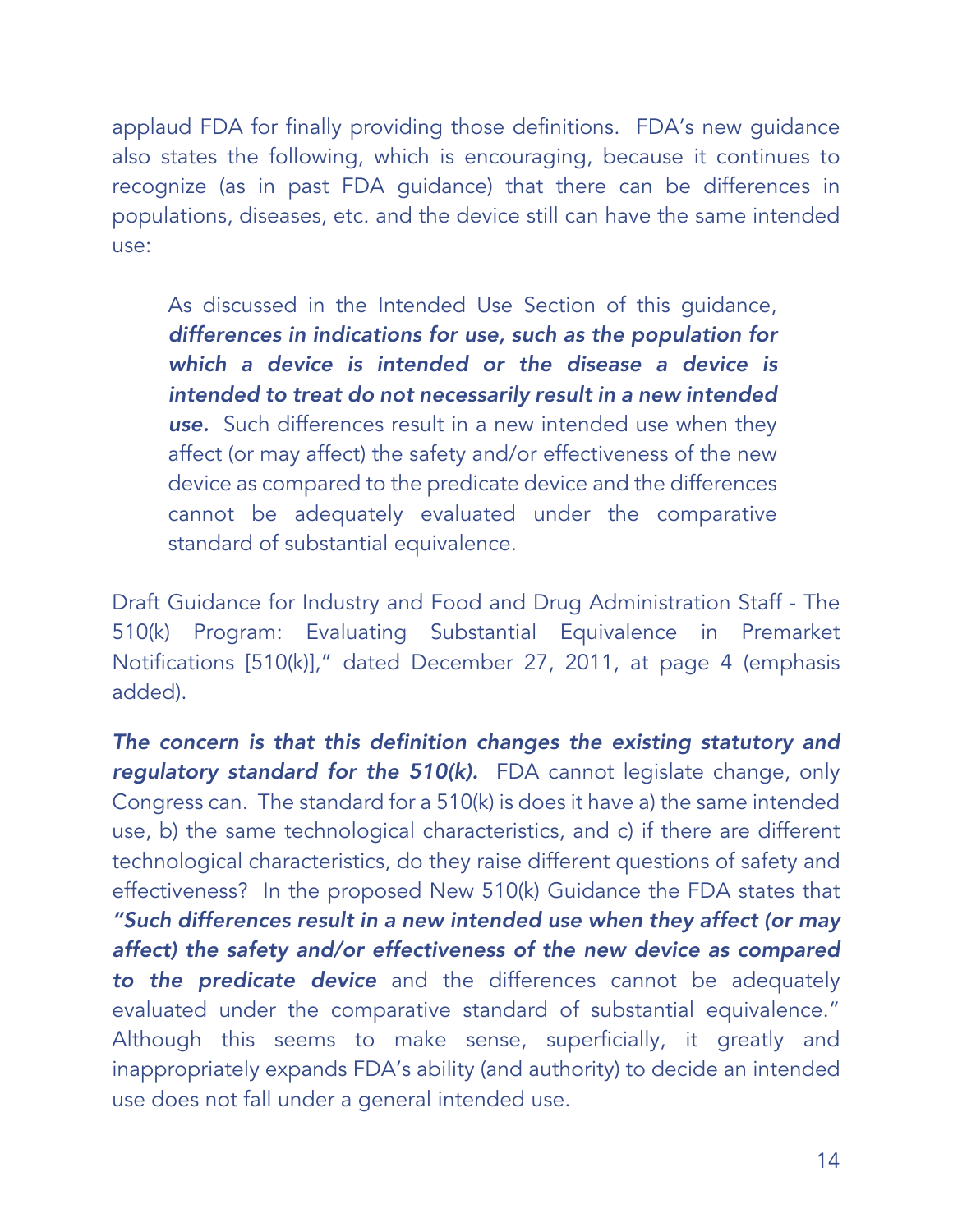FDA is supposed to determine if the specific indication for use falls under the general intended use. If it does, it goes without saying that the sponsor must provide data to establish its safety and effectiveness in the new use. The requirement for substantiation does not change. *But the definition of intended use does not allow FDA to consider if the use affects or may affect the safety or effectiveness of the new device, because typically it*  **will.** That is why FDA rightfully asks for an (appropriate) Least Burdensome amount of performance data. The statute and regulations do not allow FDA to look at when the device affects or may affect safety and effectiveness to determine if an indication for use falls under an intended use.

Even when there is a different technological characteristic the inquiry is limited to whether the new technological characteristic *raises different questions* of safety and effectiveness. It is not the much lower threshold FDA proposes, i.e., whether it **affects or may** affect safety or effectiveness. The entire substantial equivalence definition presumes that the proposed indication or new technological characteristic of the proposed device affects or may affect the safety or effectiveness of the device. Again, that is why companies must provide substantiating data. As a result, FDA is attempting to throw devices off the 510(k) pathway, and on to the de novo or PMA pathway, by using its own inappropriate interpretation of the law.

*The older guidance documents rightfully focus on the quality and character of the affect, not that mere fact there will be an affect.* K86- 3 Blue Book Memo and the General/Specific Use guidance documents focus on criteria that help characterize the nature and extent of the affect, not that there is one (see, e.g., "Levels of Specificity" and "Decision Making" criteria). FDA's newly proposed guidance attempts to overly-simplify and short-change the analysis. It may reinforce (and undergird) FDA's natural propensity to find a new indication does not fall under a general intended use.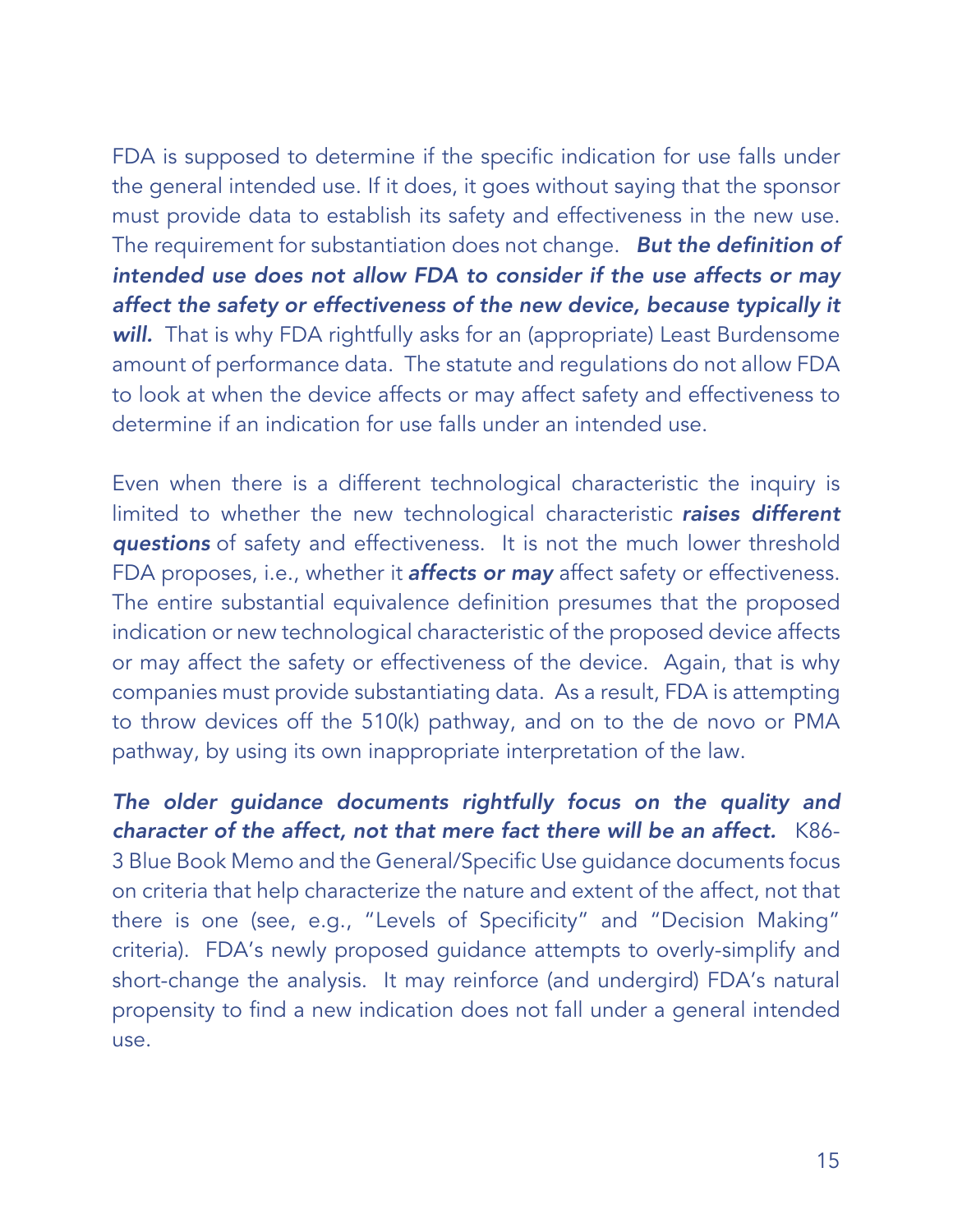Some of the discussion in the guidance simply outlines issues to be considered but do not go as far as the General/Specific Intended Use or the K86 Blue Book Memo guidance documents to provide a framework for analysis of how to determine when a newly proposed indication falls under the umbrella of the general intended use statement. While the new guidance does provide a useful explanation about how the FDA goes about making its decision, it provides only one example of how it would work. The example it does provide of a general surgery device is not particularly helpful. The newly proposed guidance also does not capture the concept found in the flow chart to the K86 Blue Book Memo of whether the labeling "differences alter the intended therapeutic/diagnostic/etc. effect" in deciding whether the use is the same intended use.

Another problem with the newly proposed guidance is that the emphasis is essentially narrowed to a focus on whether the indication is somehow different, and not whether it is a logical extension of the intended use. The analysis must start with the intended use, not the subsidiary indication for use. Considered this way, it is like saying "this tree looks different than this one," as opposed to the proper analysis of stating "this tree seems to belong in this forest."

We believe that FDA, in practice, has created artificial distinctions for when it concludes a use is on or off-label. This derives from three goals, one of which is meritorious, i.e., the FDA wants to ensure manufacturers are not over-stating the claims for the device for which there is no substantiation. The other two, to garner more control and authority over industry and to gain new users fees, are not.

*The CoAxia NeuroFlo example.* As an example of how FDA can use its interpretive decision making to support its power and control over device use and to support its frequent request for more and more data. Consider the actual case of a dual balloon catheter, already 510(k)-cleared for use in the descending aorta to divert blood flow from the lower extremities to the upper extremities, such as in the cerebral, cardiac and pulmonary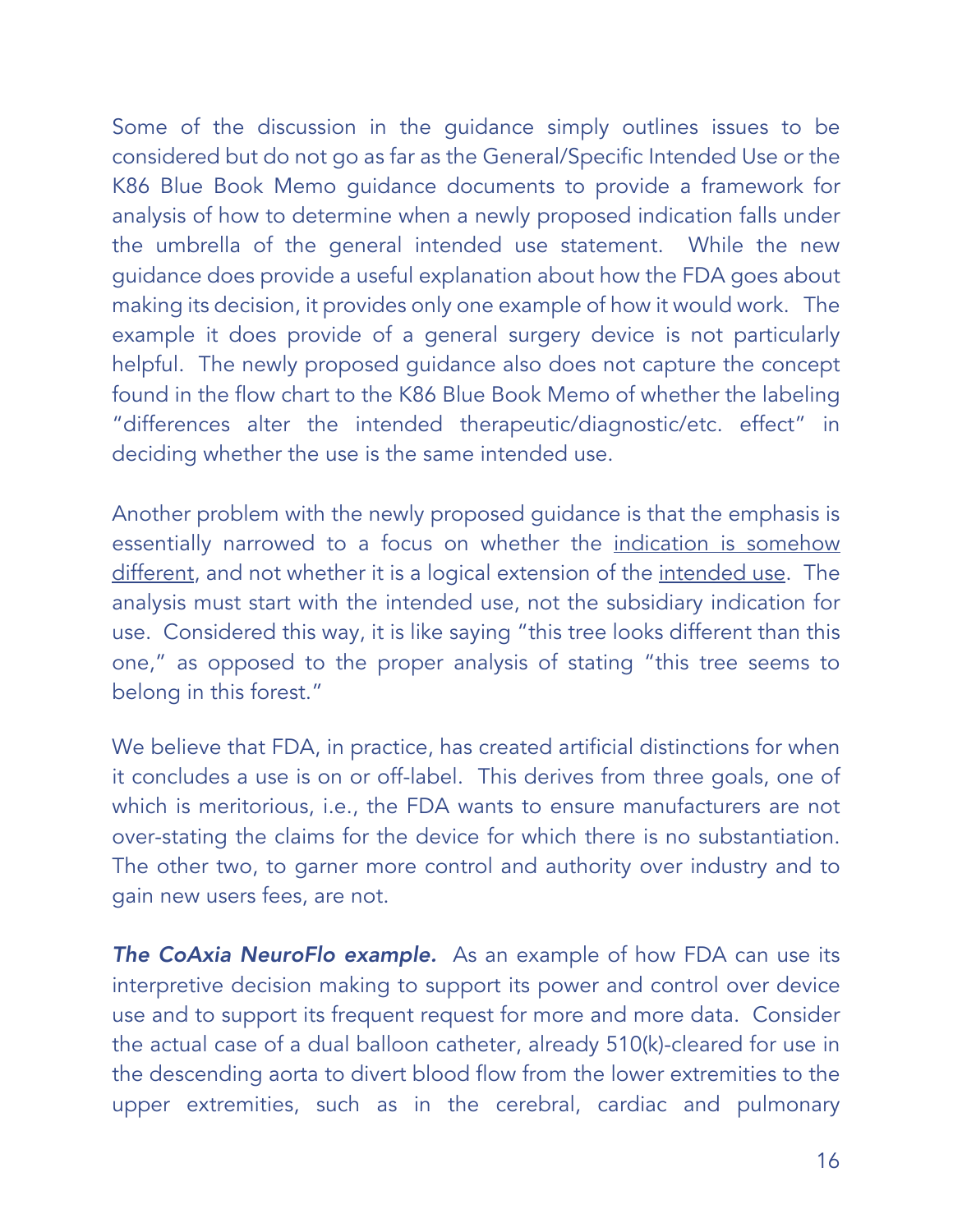vasculature. In addition to two 510(k) clearances, the device has a Humanitarian Device Exemption (HDE) for use in cerebral ischemia patients. Accordingly, this device would thus be used in patients who need more blood in the head, such as those with cerebral ischemia or, arguably, ischemic stroke. The manufacturer conducted a 500+ patient randomized trial showing safety in using this device in ischemic stroke patients. The study also showed, on a post-hoc basis, a safety benefit, i.e. a reduction in mortality. Based upon this very solid data, the manufacturer sought a modest extension of the current labeling for use in ischemic stroke patients. FDA's review staff, almost inexplicably, fought this requested labeling for several years.

The question the FDA considered was whether the manufacturer should be able to clarify the labeling to state the device is a "tool" that could be used safely in ischemic stroke patients as long as the manufacturer did not claim the device as a "treatment" for ischemic stroke. The manufacturer argued that since patients with ischemic stroke are a clear subset of patients with cerebral ischemia, the tool claim is a specific indication logically and rightfully falling under the general intended use. In this therapeutic segment there is a lack of treatments available for patients with ischemic stroke (less than 10% of the 650,000 stroke patients each year benefit from acute treatment). Consider the cost to society if FDA does not allow such a device to be used to treat stroke patients who have few to no options. The manufacturer argued that FDA should: a) examine FDA's "Decision Making" criteria to determine if the claim could fall under the intended use, and b) assess the sponsor's data to see if the new use raises any new questions of safety and effectiveness that are not answered by the data. If the use could plausibly fit under the general use and the data support the use, the 510(k) path should be available to the manufacturer.

This example is taken from CoAxia's NeuroFlo catheter and FDA's review division (DONED) which ruled that the device was NSE because the proposed use constituted a new intended use. FDA found, according to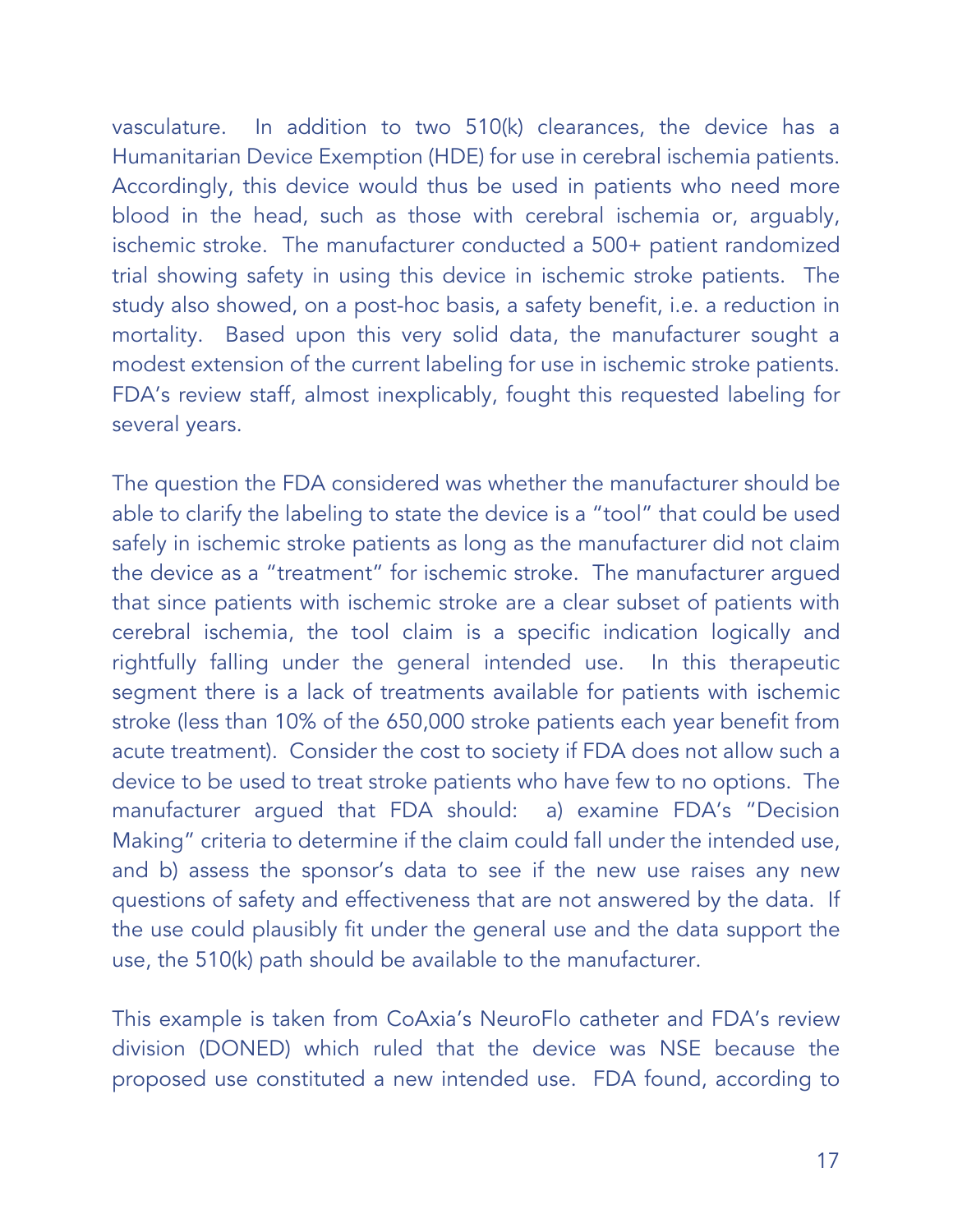FDA's General/Specific Use guidance, that the proposed indication for use in ischemic stroke "involve the diagnosis, therapy or prevention of a particular disease or entity or entities, especially where such entity carries clinical implications not normally associated with other general uses of the device." FDA's decision with the CoAxia device shows how subjective this determination/interpretation is because this device can be used (off-label) in ischemic stroke patients today and the anatomic placement and physiologic purpose is identical for both the general use (redirection of blood flow to the cerebral vasculature) and specific use (redirection of blood flow for ischemic stroke). Moreover, FDA made its NSE decision without ever formally reviewing the clinical trial data.

If FDA wanted to embrace the 510(k) program and Least Burdensome requirements, it could just as easily justified a decision to find that the proposed use fell comfortably within the general use and granted substantial equivalence. The amount of clinical information was more than satisfactory to support the proposition that the device is safe for use in ischemic stroke. Instead, FDA used its NSE decision to treat the device – twice cleared and once HDE-approved – to force the device onto the PMA path (with a de novo stop in between) and support a request for yet another large clinical trial, thus effectively killing the company (by putting it out of business) and denying physicians and patients the beneficial use of this technology.

## Some tips for your 510(k) submission and promotion

#### Tip One: *Ensure the device claim is substantiated and remains a "tool" claim and not a "treatment" claim.*

If this applies to your device, understand that FDA understandably clears devices with a general umbrella claim that it can be used for a general intended use such as a device for soft tissue ablation. FDA often reviews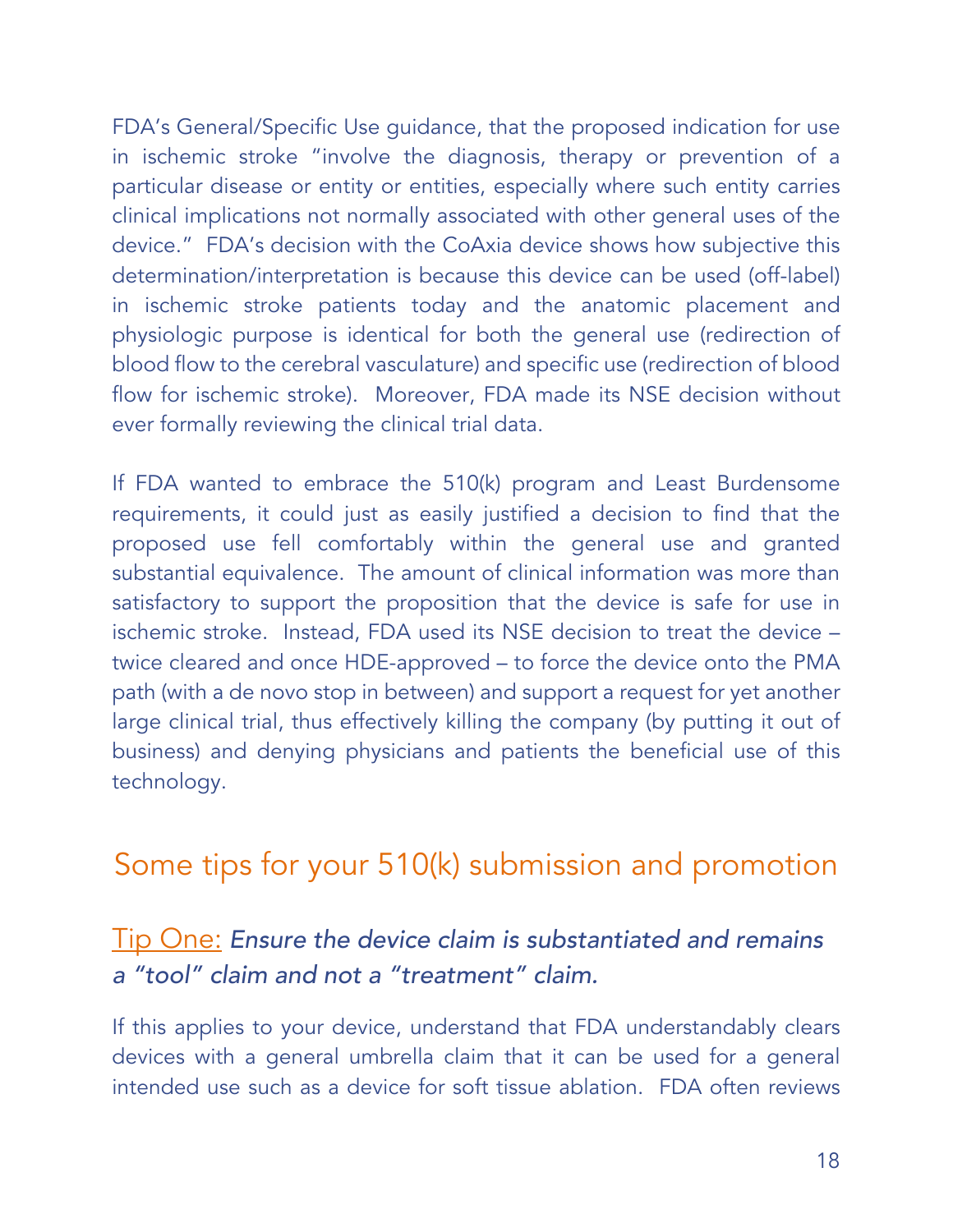devices that are "tools" for general use, versus "treatments" per se. When, for example, a manufacturer decides to claim a device cleared for soft tissue ablation can be used in cardiac ablation that is simply a specific anatomic location in which the "tool" may be used and still be within the general intended use. Cardiac tissue is soft tissue and if a physician were to be so inclined to ablate cardiac tissue with this device, nothing should prevent that from happening because FDA deems it an off-label use. When a claim is made that the same device can be used to treat atrial fibrillation, FDA is concerned that the claim for safe and efficacious use is unsubstantiated. FDA under its guidance calls these "therapeutic" or "treatment" claims. So an ablation device can be used to ablate cardiac tissue but cannot be claimed for use in treating atrial fibrillation.

The same is true of a device cleared for surgical aspiration device being used for liposuction. The general intended use statement for aspiration does not contemplate use for liposuction. In this case, the "tool" becomes the "treatment." Similarly, think of a device used to safely remove salt and water from fluid-overloaded patients, similar to a dialysis machine. How does a manufacturer sell that device if they cannot describe the type of patients who might benefit from this use? If the manufacturer claims this device treats congestive heart failure, FDA might justifiably argue the tool has become the treatment. But if the manufacturer simply claims the device removes fluid from fluid-overloaded patients who present themselves with such etiologies such as severe burns, renal failure, congestive heart failure, among other maladies, the tool remains a tool. But the labeling now describes the types of patients who may benefit from this tool.

So make a tool claim and state a number of types of patients, conditions and/or anatomical locations for which the device may be used. Focusing on one type of patient, condition or anatomical location actually creates more issues for the company than to make a broader, more all-encompassing, less specific claim.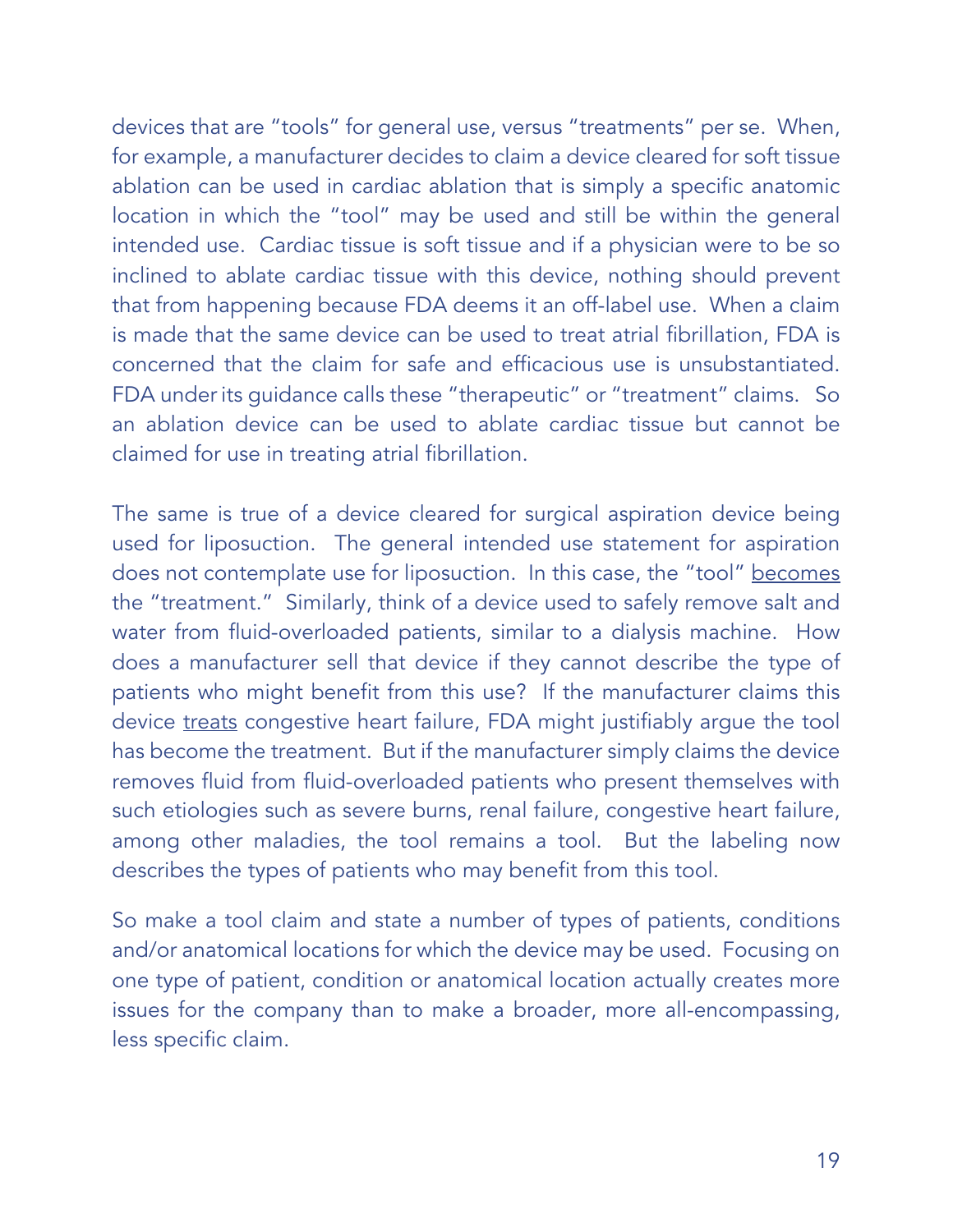#### Tip Two: *Be strategic about your intended use statement—use the 510(k) as an advocacy document.*

Address these issues in advance in your 510(k) submission, don't leave them to chance. Position your device to meet the published guidance language and craft the submission to fit within them. Even quote portions of these guidance documents to demonstrate your familiarity with them and attempt to fit within them. It demonstrates respect for FDA's guidance and your attempt to follow them closely in making your submission. More importantly, it shows sophistication and an implied willingness to push/advocate your position. For example, use the "Levels of Specificity" and "Decision Making Criteria" in the General/Specific Use guidance to make your case. There must be a balance between having too much argumentation upfront in a 510(k) submission because it will look like you are defending your position well before you need to. Conversely, without any positioning upfront, you may be subject to a reviewer who a) is not knowledgeable about the guidance criteria, b) will take a position that fits their personal belief system (i.e. risk averseness and FDA's view is always right), and c) doesn't know your level of sophistication upfront.

Also, you can use an amalgam of 510(k) statements to construct your intended use statement. Be careful not to be too creative in constructing your intended use statement or you will create problems for yourself with the Agency.

#### Tip Three: *Make sure you understand the contours of the law, regulations, and guidance.*

That is the key to drafting your 510(k) and interfacing with the Agency. You need to be able to properly articulate and advance/defend your position and make rebuttals to the Agency staff. Without knowledge of the law, regulations and guidance, you are at the mercy of FDA's unfettered discretion and unarticulated positions. And if you need to appeal the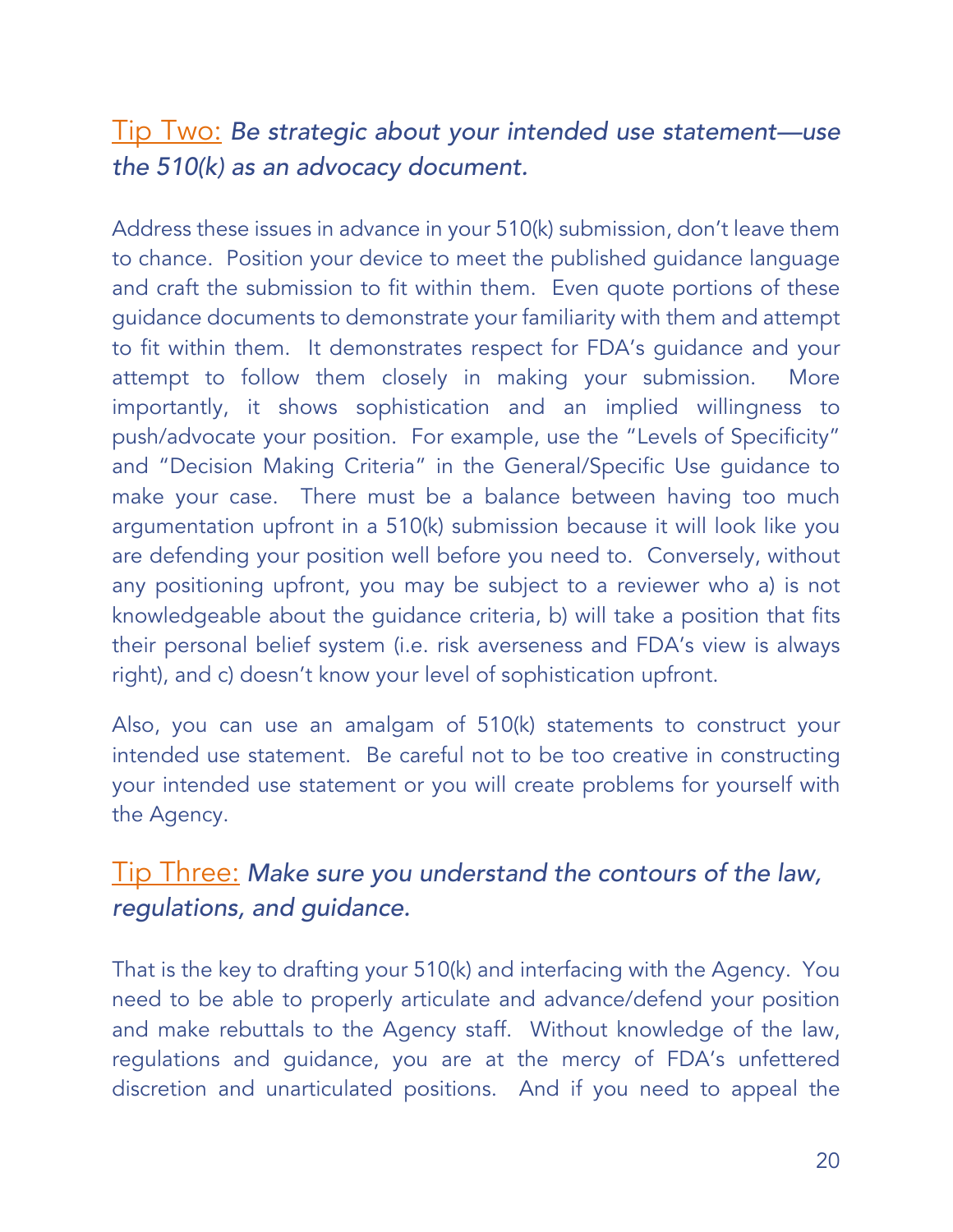decision of a reviewer or Branch Chief, know that at the level of the Division Director, Office Director or Deputy Director for Science and Policy, they do know their stuff—so you had better know it too.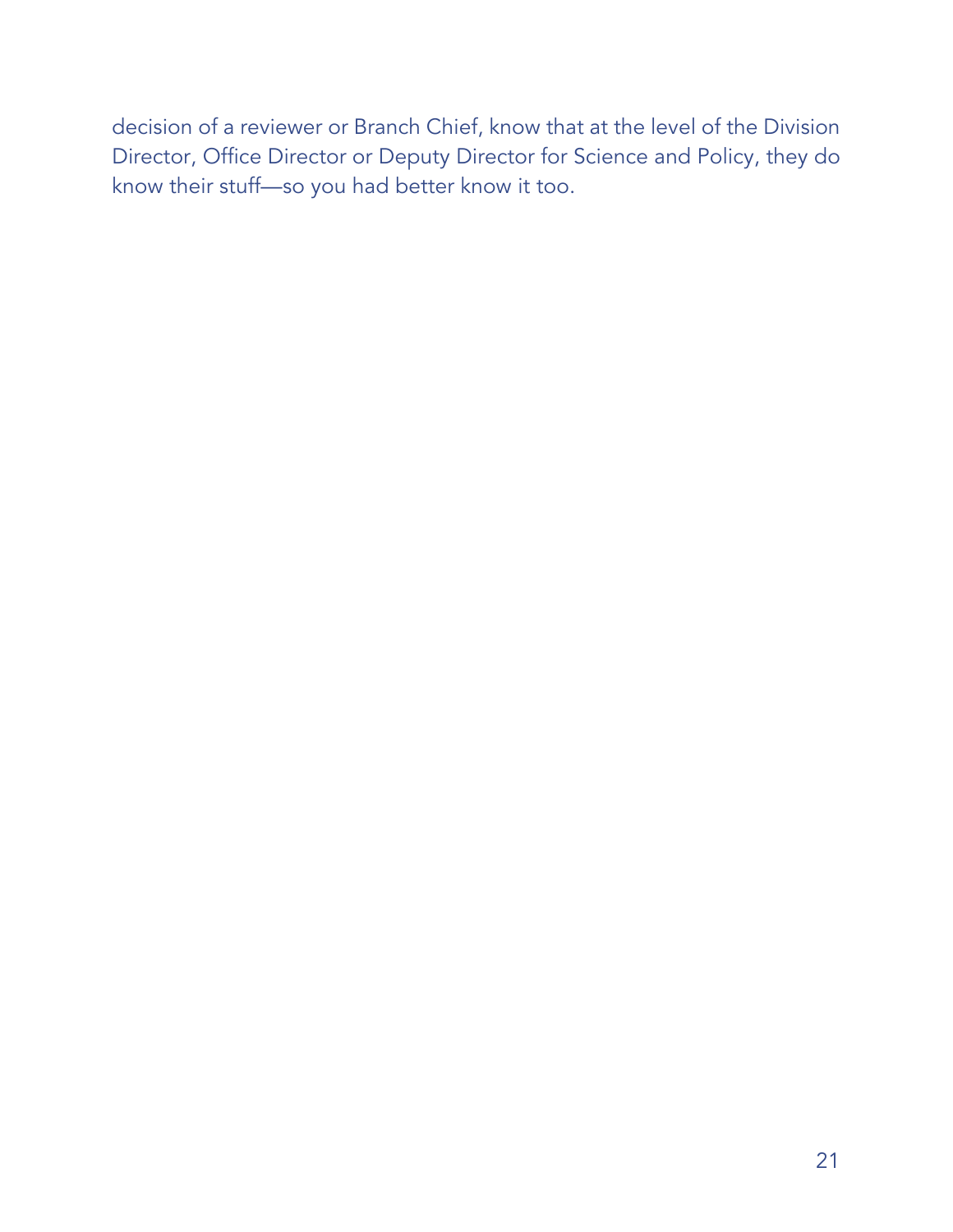### Tip Four: *When you market your general intended use strategize about how that can be done with management and marketing.*

When a company obtains a general clearance for its device and knows there will be specific, uses to which it may be put—uses that may be potentially controversial with FDA—it must dialogue and strategize internally how the device will be marketed or it will unfairly expose the sales and marketing organizations to FDA enforcement should they be too aggressive in their promotional efforts. This could draw FDA's attention in the form of a warning letter or worse. It behooves management, with marketing and sales, to strategize about how this device can be marketed. This is the subject of our Client Alert that addresses the three "buckets" of promotion, dissemination and communication *"DuVal Client Alert: Lawful Pre-Approval & Pre-Clearance Communication"* which can be found on our website under the "Resources" section at www.duvalfdalaw.com.